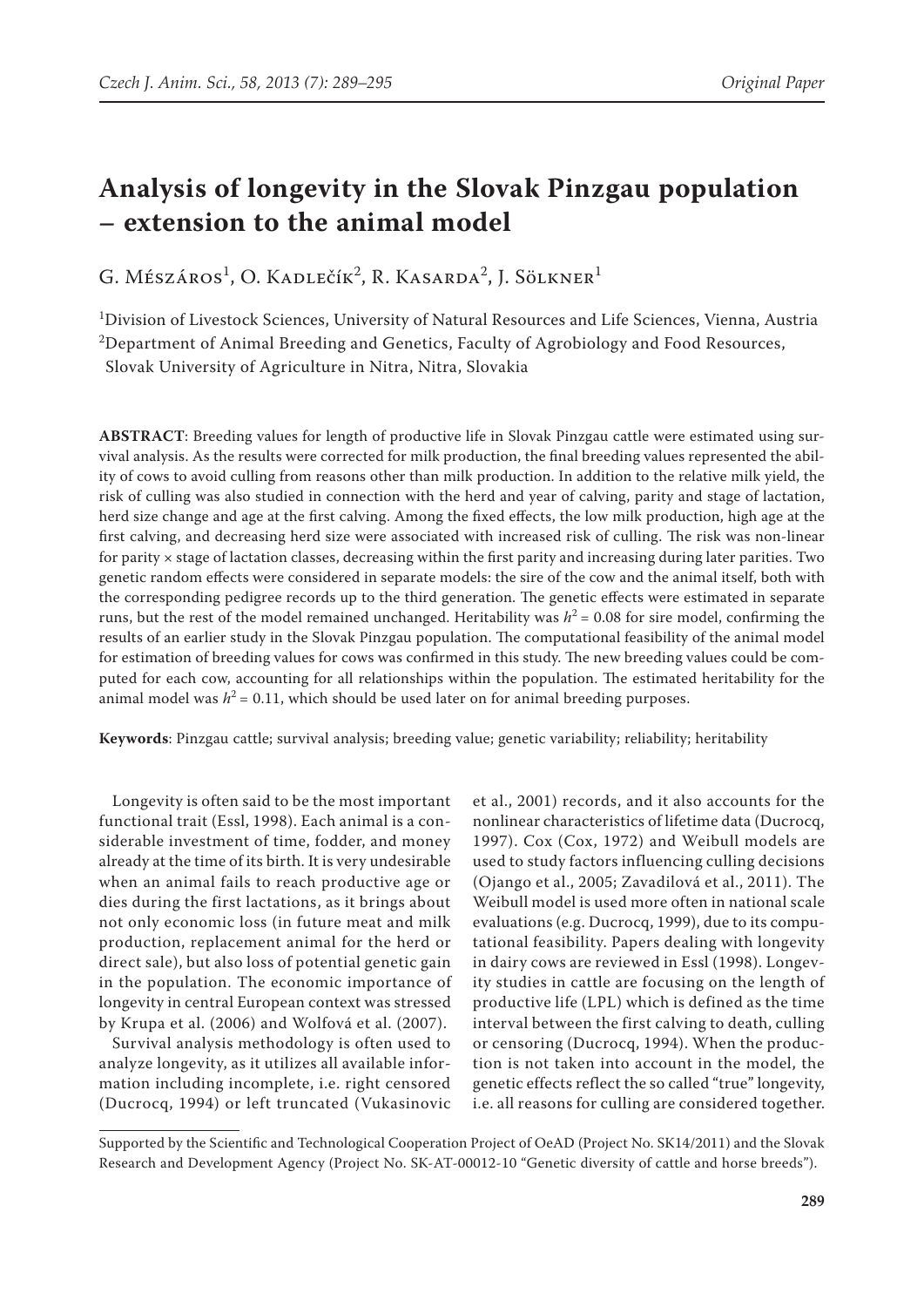As the milk production is greatly influencing the decisions of the farmer about culling a particular animal, the milk production is often included into the model, resulting into "functional" length of productive life (Ducrocq et al., 1988; Ducrocq, 1999). Similarly to cattle, the milk production in goats (Mellado et al., 1991), litter size in sheep (Pollott and Gootwine, 2004) and pigs (Irgang et al., 1994; Mészáros et al., 2010) were used to assess the functional longevity.

The length of productive life in Pinzgau cattle was analyzed by Fuerst and Egger-Danner (2002), providing the methodology of the national evaluation for longevity of cattle in Austria. In Slovakia, effects influencing the length of productive life were explored by Mészáros et al. (2008a). The initial study was further extended to include the sire effect in Mészáros et al. (2008b), resulting into breeding values for sires. This work is an expansion of our previous study to an animal model, which would provide information about the genetic background of each animal, which can be further utilized in selection of sires and dams.

The aim of this study was to estimate the heritability and compare reliability of breeding values for functional length of production life in Slovak Pinzgau cattle using animal and sire models.

## **MATERIAL AND METHODS**

#### **Data**

Herd book data for Slovak Pinzgau cows were provided by the Slovak Breeding Services for the time span January  $1^{st}$ , 1993–October 31 $st$ , 2011. For each cow the dates of calving, date of culling, and milk production records had to be known, as these were essential for assessment of functional length of productive life. Animals aging at first calving less than 540 days (18 months) or more than 1800 days (60 months) were removed. Cows from small herds with less than 20 calvings per year or from small half sib families (less than 9 daughters per bull) were not considered. Animals alive at the time of data collection, withdrawn from the milk recording due to breeders' decision and those from herds deceasing in size by more than 50% between subsequent years were right censored. After data editing, 40 397 cows, daughters of 334 sires, remained in the dataset out of which 8055 animals (19.9%) were right censored.

#### **The model**

The general setup of the Weibull proportional hazards model was based on our previous work on the sire model (Mészáros et al., 2008b). Altering the genetic effect in the model we estimated the genetic variance using an animal model with the corresponding relationship matrix between all animals. The structure of the model was:

$$
\lambda(t) = \lambda_0(t) \exp(hy_i + rp_j + ps_k + hs_l + afc_m + g_n)
$$

where:

- $\lambda(t)$  = hazard function of an animal at time *t*
- $\lambda_0(t)$  = Weibull baseline hazard function
- $h y_i$  = random time dependent effect of herd  $\times$  year of calving
- $rp_i$  = fixed time dependent effect of relative milk production
- $ps_k$  = fixed time dependent effect of parity  $\times$  stage of lactation
- $h s$ <sub>1</sub> = fixed time dependent effect of annual herd size change
- $afc<sub>m</sub>$  = fixed time independent effect of age at first calving
- $g_n$  = random genetic effect of sire or animal

The results for the fixed effects were expressed in risk ratios, which can be interpreted as the risk of culling for an animal in a certain class compared to a reference class with a risk ratio of 1.

The milk yield was included into the model by comparing the production of each animal with the herd average. The lactations lasting less than 240 days were extended to standard length using the Wood curve (Wood, 1967). In further steps, similarly to Mészáros et al. (2010), the lactation yields were weighed using the average production of the first lactation. This was needed to even out the biological tendency of increased production in later lactations. The average and standard deviation of milk production was calculated for each herd, which was used as a reference for individual production level for each cow on each lactation. In the final step, the differences from the herd average were expressed as standard deviations from the mean (Meszaros et al., 2010). The limits of the nine classes were  $-1.5, -1.0, -0.5, -0.2, +0.2$ ,  $+0.5, +1.0, +1.5$  standard deviations. The animals with the worst production (1.5 standard deviations below the herd average) were in class 1, whereas average production animals (standard deviations oscillating *±*0.2 around the mean) were in class 5.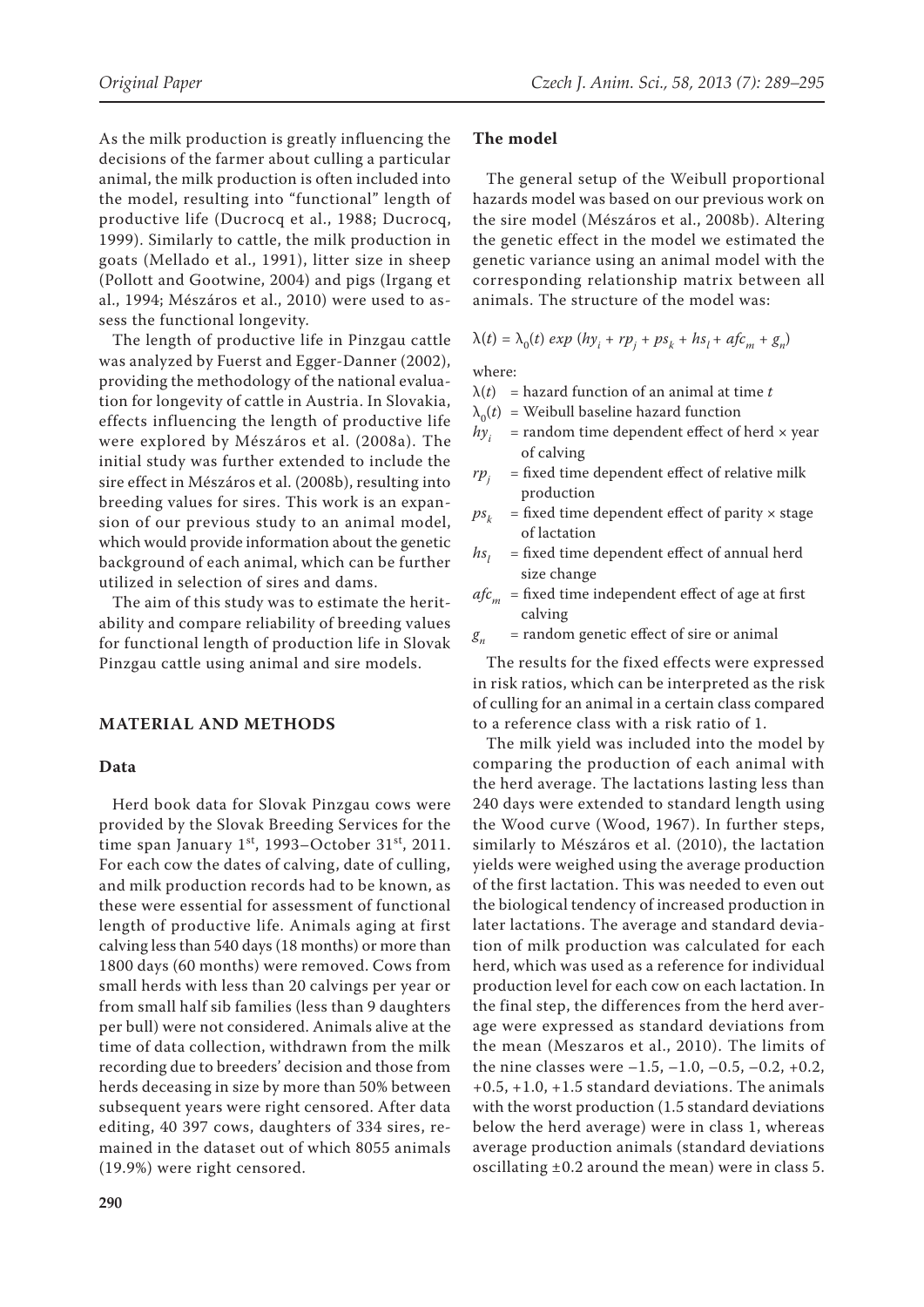The effect of parity and stage of lactation was considered as a combined time dependent effect, with three stages changing at the beginning, at day 61, and at day 181 of each lactation. The only exception was the first lactation with only two stages with breaking point of 180 days.

The changes in herd size were taken into account by comparing the number of calvings per herd in subsequent years. The herds were divided into those rapidly decreasing their size, with decrease over 50% within one year, herds decreasing by 20–50%, stable herds with less than 20% increase or decrease, herds with 20–50% and more than 50% increase. Animals from herds rapidly decreasing in size were right censored as this rapid decrease was likely associated with an extraordinary event (e.g. disease outbreak), which led to mass culling, irrespective of the ability of the cow to cope with the environment.

Two model types were explored in the current study. The first one was a sire model based on the 334 sires with pedigree information about their sires and maternal grandsires. The other one was an animal model using the 40 397 cows (daughters of the 334 sires) and their entire known pedigree up to the third generation, with the total of 79 435 animals. In this case the pedigree file consisted of the animal, its sire, and dam.

#### **Heritability and reliability**

Survival Kit v6 (Ducrocq et al., 2010; Mészáros et al., 2013) was used to estimate the influence of fixed and random effects on the length of productive life.

The heritability was computed as:

$$
h^2 = \frac{\sigma_g^2}{1/p + \sigma_{hy}^2 + \sigma_g^2}
$$
 (1)

where:

*h*2 = heritability  $\sigma_g^2$  = genetic variance  $\sigma_{h}^2$ = herd × year variance *p* = proportion of uncensored records

In animal model the genetic variance was equal to animal variance. In the case of the sire model the numerator was equal to 4-fold sire variance and the denominator was equal to sire variance, similarly to Yazdi et al. (2002).

The reliabilities for the sire effect were computed using the method of Ducrocq (2005):

$$
R = \frac{n \times h^2}{(n-1) h^2 + 4}
$$
 (2)

where:

 $R$  = reliability of breeding value

 $n =$  number of daughters per sire

 $h^2$  = heritability for functional length of productive life

In the case of the animal model the reliability was based on the prediction error variance for each estimate as:

$$
R = 1 - \frac{PEV}{\sigma_a^2} \tag{3}
$$

where:

 $R$  = reliability of breeding value *PEV* = prediction error variance

 $\sigma_a^2$ = genetic variance

The prediction error variance was calculated as the square of the standard error for each estimate from the Survival Kit.

#### **RESULTS AND DISCUSSION**

The results for the fixed effects are presented in Figures 1–4. The fixed effects are shown only once, as the general tendencies were very similar between the two model types.

The risk of culling was the highest for animals with the lowest milk production compared to the mean within the herd (Figure 1). When the animals were producing under the 1.5 standard deviation threshold within the herd, they were 6 times more likely to be culled than an average animal. The risk decreased sharply with increasing milk production with only 23% risk increase for animals slightly under average (0.5–0.2 standard deviation under average). The risk was decreasing further for animals with increasing milk production indicating that cows with higher production remain in the herd for a longer time. The difference between the extremely good and average animals was not as big as between the extremely bad and average animals. Animals with the highest milk production were only twice less likely to be culled. This might indicate that the breeders put more emphasis on culling the low producing animals in comparison to keeping the ones with the highest production.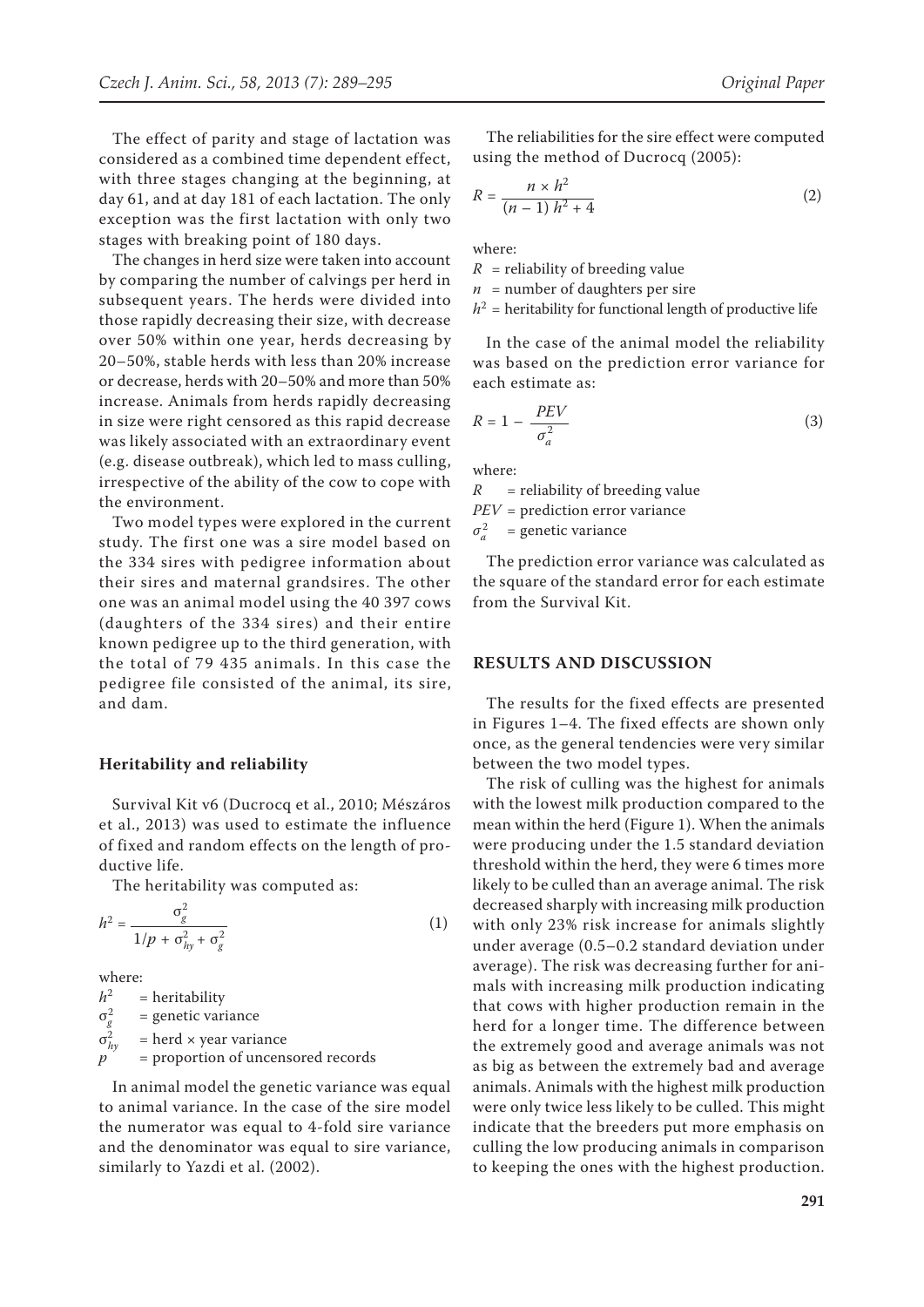

Figure 1. Risk of culling for classes of relative milk production

The classification of animals according to production might differ from study to study, but tendencies in the risk ratios are very common. Several studies showed that animals with low milk production are culled more often compared to average or high producing herd mates. Ducrocq (1999) found 13 times higher risk for the worst animals compared to those with average production. According to Vukasinovic et al. (2001) the cows producing on the level of 80% herd average were culled 3–4 times more often than the average animals. Páchová et al. (2005) found five times higher risk in the worst compared to the best animals. The risk has doubled for cows producing one standard deviation below average in Egger-Danner et al. (2005).

The pattern for risk of culling is different for subsequent lactations (Figure 2). Whereas in the first parity the risk is the highest at the beginning of lactation, in later parities it is low at the beginning and increases towards the end. This pattern was also reported by Vukasinovic (1999) and Egger-



Figure 2. Risk of culling for parity and stage of lactation  $P =$  parity,  $S =$  stage:  $1 = 0 - 60$  days,  $2 = 61 - 180$  days,  $3 =$ 181–305 days

Danner et al. (2005), who found increased risk of culling at the beginning of the first lactation. The reason of the high risk could be unfavourable energetic balance and higher requirements on cow's metabolism, as reported by Wall et al. (2007). The differences can be also explained by the preferences of the breeders, also described in Vukasinovic et al. (2001). In the first lactation they decide as soon as they get enough information on the cow. In this case the reason behind the culling is mostly based on production, as they get rid of animals which are not worth investing in. In later parities however the culling takes place mostly at the end of lactation. The reason could be the failure of the cow to conceive. In majority of cases though, the farmers tend to milk the animals, even if they know that they will be culled, to get as much revenue as possible.

The fluctuation of the herd size between years was also influencing the risk of culling as shown in Figure 3. The risk was increased by 44% for herds





Figure 3. Risk of culling for classes of herd size change Figure 4. Risk of culling for classes of age at the first calving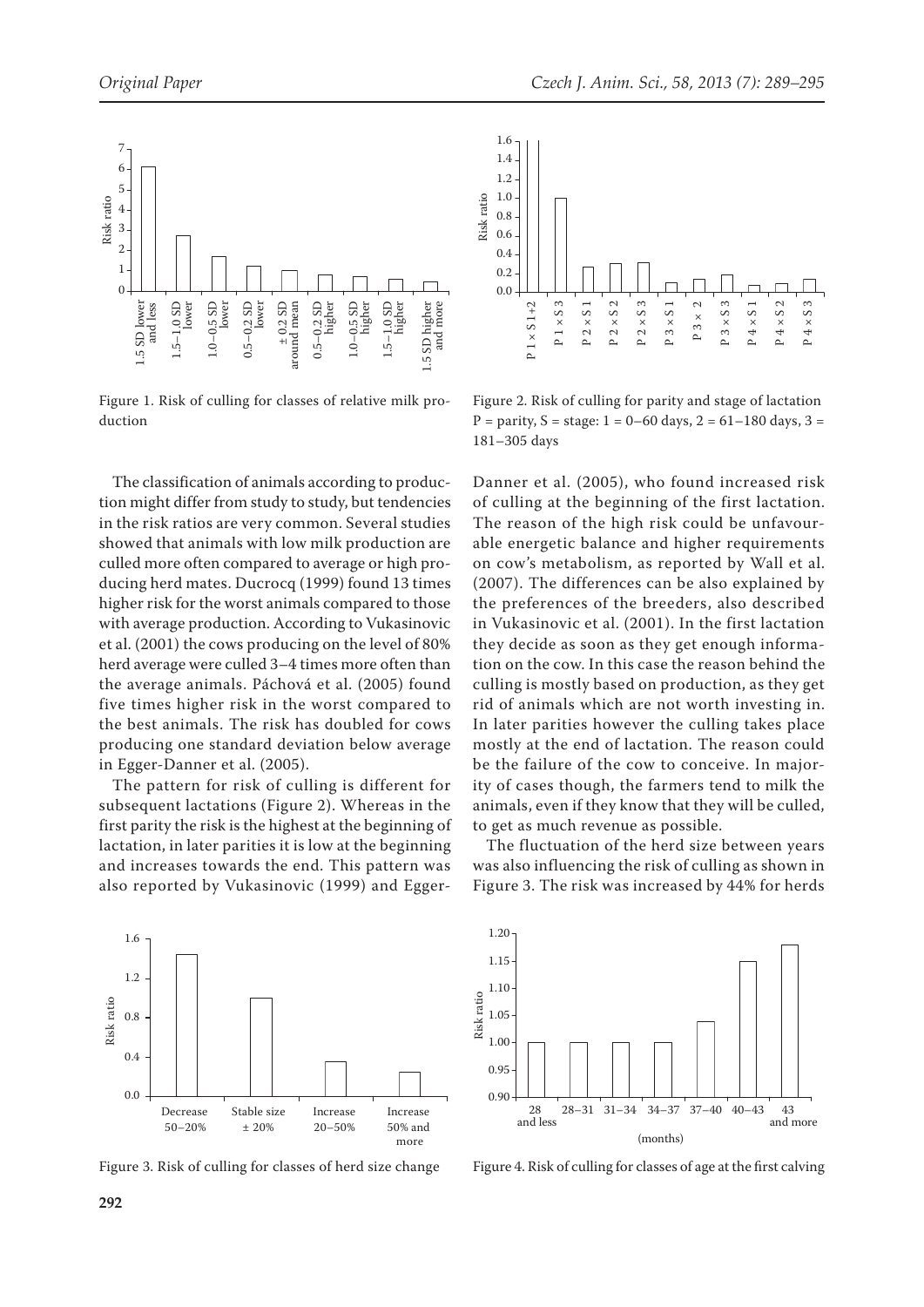moderately decreasing their size (by 20–50%). All animals from herds with more than 50% decrease in size between years were treated as censored, based on suggestion of Ducrocq (1999). The reason behind this approach was that such a rapid decrease might be caused by a major non genetic factor, such as disease outbreak or economic difficulties on the farm, leading to culling the animals. This might result into extensive culling also for animals which would otherwise remain in the herd. Animals from herds increasing in size had a lower risk of culling compared to stable herds, as expected. The same tendency was described in earlier publications. Vollema et al. (2000) found a 1.64 times higher risk of culling for herds decreasing their size by 30%, for herds increasing their size the risk was by 15% lower compared to a stable herd size. Egger-Danner et al. (2005) found 1.4 times higher risk of culling for herds decreasing their size by more than 50%.

The risk was practically unchanged for animals below 40 months of age at the first calving (Figure 4), and for older animals it slightly increased. These results were in line with previous findings of Páchová et al. (2005), Chirinos et al. (2007), Strapák et al. (2010) and others, who also found only a minor influence of age at the first calving on longevity. We could hypothesize that the reasons which led to the late first calving (e.g. reproductive problems) were influencing the length of productive life of these cows.

The sire variance in the sire model was 0.032, which resulted into heritability of 0.08 taking into account the almost 20% censoring rate and the herd  $\times$  year variance of 0.38. The heritability is somewhat higher as found in an earlier study by Mészáros et al. (2008b) for Slovak Pinzgau cattle (increase from 0.05 to 0.08), which can be explained by an improved data structure including all foreign bulls with known identity. In general, the heritability is comparable with that found in other studies using sire model in cattle in the Czech Republic (Páchová et al., 2005), France (Ducrocq, 2005), Hungary (Van der Linde et al., 2006), and Spain (Chirinos et al., 2007). According to Egger-Danner et al. (2005) the heritability was higher in Austrian Pinzgau ( $h^2 = 0.12$ ) and according to Potočnik et al. (2011) in Slovenian Holstein cattle  $(h^2 = 0.14)$ .

The genetic variance in the animal model was 0.21 resulting into heritability of 0.11. Although the same data set and the same model structure

were used for both the sire and animal models, the heritability was slightly different. Mészáros et al. (2010) also observed differences in genetic variances when comparing survival analysis models. They noted that the sire model assumes that mates are non-related, non-inbred, non-selected, and that each dam has one recorded progeny only, whereas the animal model accounts for all relationships in the population. In their case the heritability from the animal model was consistently lower compared to heritability from the sire model. Interestingly, the animal variance was about 6 times higher than the sire variance instead of the expected 4 times higher value. This might suggest that the animal model might capture some non-genetic variation.

The reliabilities for the sire model were calculated using equation (2), those for animal model were calculated with equation (3). The standard error of each estimate provided by the Survival Kit can be interpreted as the standard deviation, which was squared to get the prediction error variance. Although both methods of computation were able to identify highly reliable breeding values, one has to be careful with direct comparison of the results. The two models are conceptually not equivalent, when the sire model puts ¾ of the genetic variance into the residual and the animal model is accounting for the full genetic variance.

The animal model is particularly important, as it is possible to get breeding values for each animal. It was implemented in dairy cattle evaluations a long time ago (Wiggans et al., 1988). The emphasis was put on the possibility of simultaneous genetic evaluation of male and female animals with all relationships included. Ducrocq (2001) sees the main restriction of the sire-maternal grandsire models in the ignorance of relationships between females. He developed a procedure to get estimates for all animal model solutions to be used in genetic evaluations of length of productive life. The approximation of the estimate was needed due to the fact that the whole data set was too large to run an animal model. In our case the population of the Pinzgau cattle was not so extensive, thus the estimation covering all animals was feasible.

Ducrocq et al. (2001) envisaged the utilization of animal EBVs to approximate a multiple trait BLUP animal model evaluation on production and functional traits. Miesenberger (1997) assigned 22.3% of the total merit index in the Austrian Pinzgau cattle as the second most important trait after milk protein content. Kasarda et al. (2007)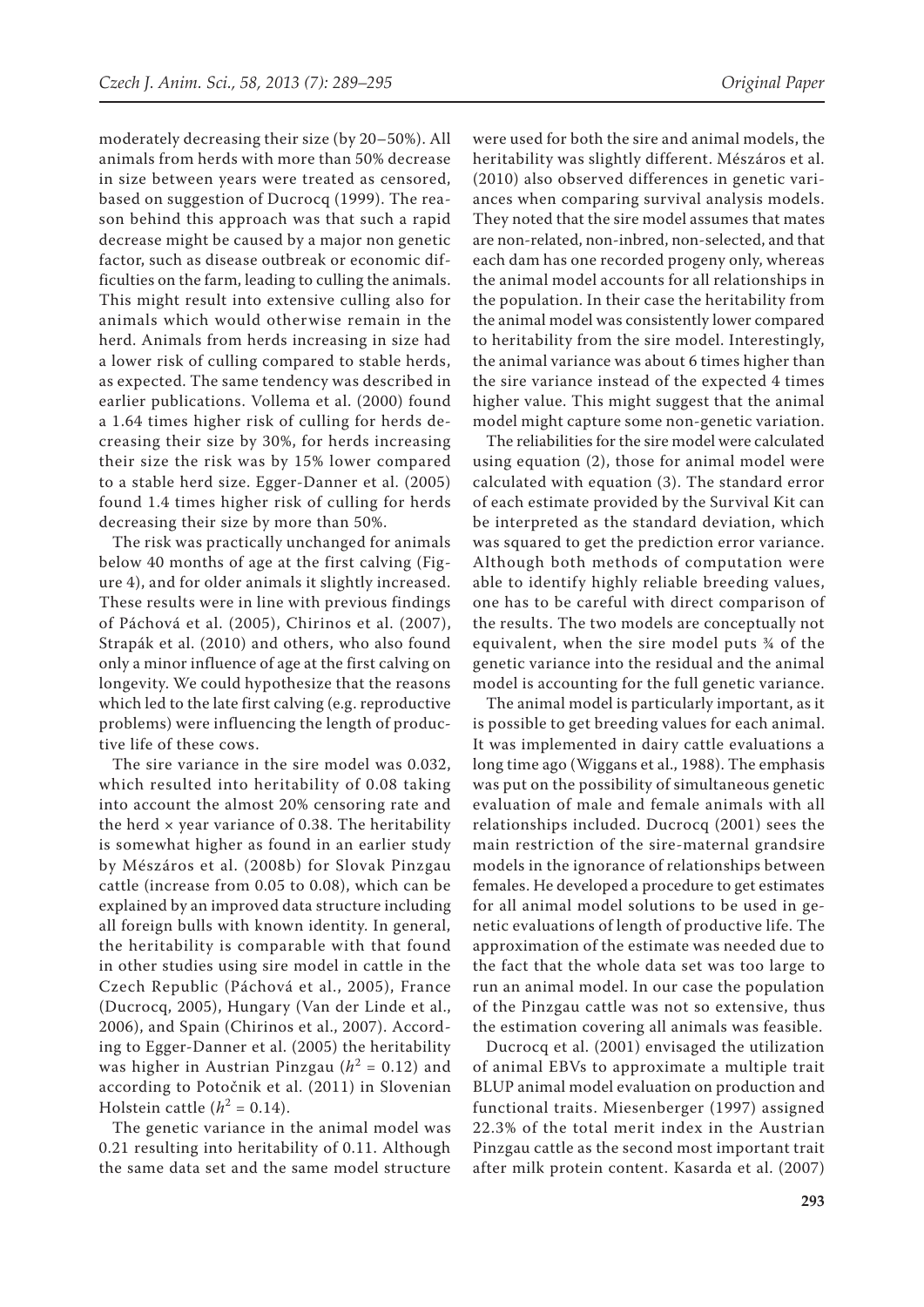suggested creating a total merit index to reflect the dual purpose nature of Slovak Pinzgau cattle. The result of our study could be further utilized as the main functional trait in the upcoming index.

### **CONCLUSION**

Length of productive life was analyzed in the population of Slovak Pinzgau cattle using the survival analysis methods. The risk of culling was studied in connection with the herd and year of calving, relative milk production, parity and stage of lactation, herd size change, age at the first calving. The results for fixed effects in both models were similar to those published in earlier studies. In separate models two genetic effects were considered: the sire of the cow and the animal itself with the corresponding pedigree records. The heritabilities resulting from the two models were different:  $h^2 =$ 0.08 for the sire model and  $h^2 = 0.11$  for the animal model. As the animal model accounts for all relationships in the population, including those between cows, it is the favourable alternative for a genetic evaluation. It is also a pre-requisite for a potential total merit index for Slovak Pinzgau cattle, where breeding values for functional length of productive life could play a decisive role when accounting for the functional traits.

### **Acknowledgement**

The present authors greatly acknowledge valuable comments of Vincent Ducrocq and the two reviewers.

### **REFERENCES**

- Chirinos Z., Carabaño M.J., Hernández D. (2007): Genetic evaluation of length of productive life in the Spanish Holstein-Friesian population. Model validation and genetic parameters estimation. Livestock Science, 106, 120–131.
- Cox D.R. (1972): Regression models and life tables (with discussion). Journal of the Royal Statistical Society, Series B, 34, 187–220.
- Ducrocq V. (1994): Statistical analysis of length of productive life for dairy cows of the Normande breed. Journal of Dairy Science, 77, 855–866.
- Ducrocq V. (1997): Survival analysis, a statistical tool for longevity data. In: Proc. 48<sup>th</sup> Annu. Mtg., European Association for Animal Production (EAAP). Vienna, Austria.
- Ducrocq V. (1999): Two years of experience with the French genetic evaluation of dairy bulls on production-adjusted longevity of their daughters. In: Proc. Internat. Workshop on EU Concerted Action Genetic Improvement of Functional Traits in Cattle (GIFT). Jouy-en-Josas, France. Interbull Bulletin, 21, 60–68.
- Ducrocq V. (2001): Two step procedure to get animal model solutions in Weibull survival models used for genetic evaluations on length of productive life. Interbull Buletin, 27, 147–152.
- Ducrocq V. (2005): An improved model for the French genetic evaluation of dairy bulls on length of productive life of their daughters. Animal Science, 80, 249–256.
- Ducrocq V., Quaas R.L., Pollak E.J., Casella G. (1988): Length of productive life of dairy cows. I. Justification of a Weibull model. Journal of Dairy Science, 71, 3061–3070.
- Ducrocq V., Boichard D., Barbat A., Larroque H. (2001): Implementation of an approximate multitrait BLUP evaluation to combine production traits and functional traits into a total merit index. In: Proc.  $52<sup>th</sup>$  Annu. Mtg., European Association for Animal Production (EAAP). Budapest, Hungary.
- Ducrocq V., Sölkner J., Mészáros G. (2010): Survival Kit v6 – a software package for survival analysis. In: Proc. 9<sup>th</sup> World Congress on Genetics Applied to Livestock Production. Leipzig, Germany.
- Egger-Danner C., Kadlečík O., Fuerst C., Kasarda R. (2005): Joint genetic evaluation for functional longevity for Pinzgau cattle. In: Proc. 56<sup>th</sup> Annu. Mtg., European Association for Animal Production (EAAP). Uppsala, Sweden.
- Essl A. (1998): Longevity in dairy cattle breeding: A review. Livestock Production Science, 57, 79–89.
- Fuerst C., Egger-Danner C. (2002): Joint genetic evaluation for functional longevity in Austria and Germany. In: Proc. 7th World Congress on Genetics Applied to Livestock Production. Montpellier, France.
- Irgang R., Favero J.A., Kennedy B.W. (1994): Genetic parameters for litter size of different parities in Duroc, Landrace, and Large White sows. Journal of Animal Science, 72, 2237–2246.
- Kasarda R., Kadlečík O., Mészáros G. (2007): Possibilitites of optimization of Pizgauer cattle breeding program in Slovakia. Archiva Zootechnica, 10, 140–145.
- Krupa E., Huba J., Daňo J., Krupová Z., Ryba Š. (2006): Relative economic importance parameters of beef cattle in dependence to various economic production parameters of breeding conditions. Acta fytotechnica et zootechnica, 9, 131–134.
- Mellado M., Foote R.H., Borrego E. (1991): Lactational performance, prolificacy and relationship to parity and body weight in crossbred native goats in northern Mexico. Small Ruminant Research, 6, 167–174.